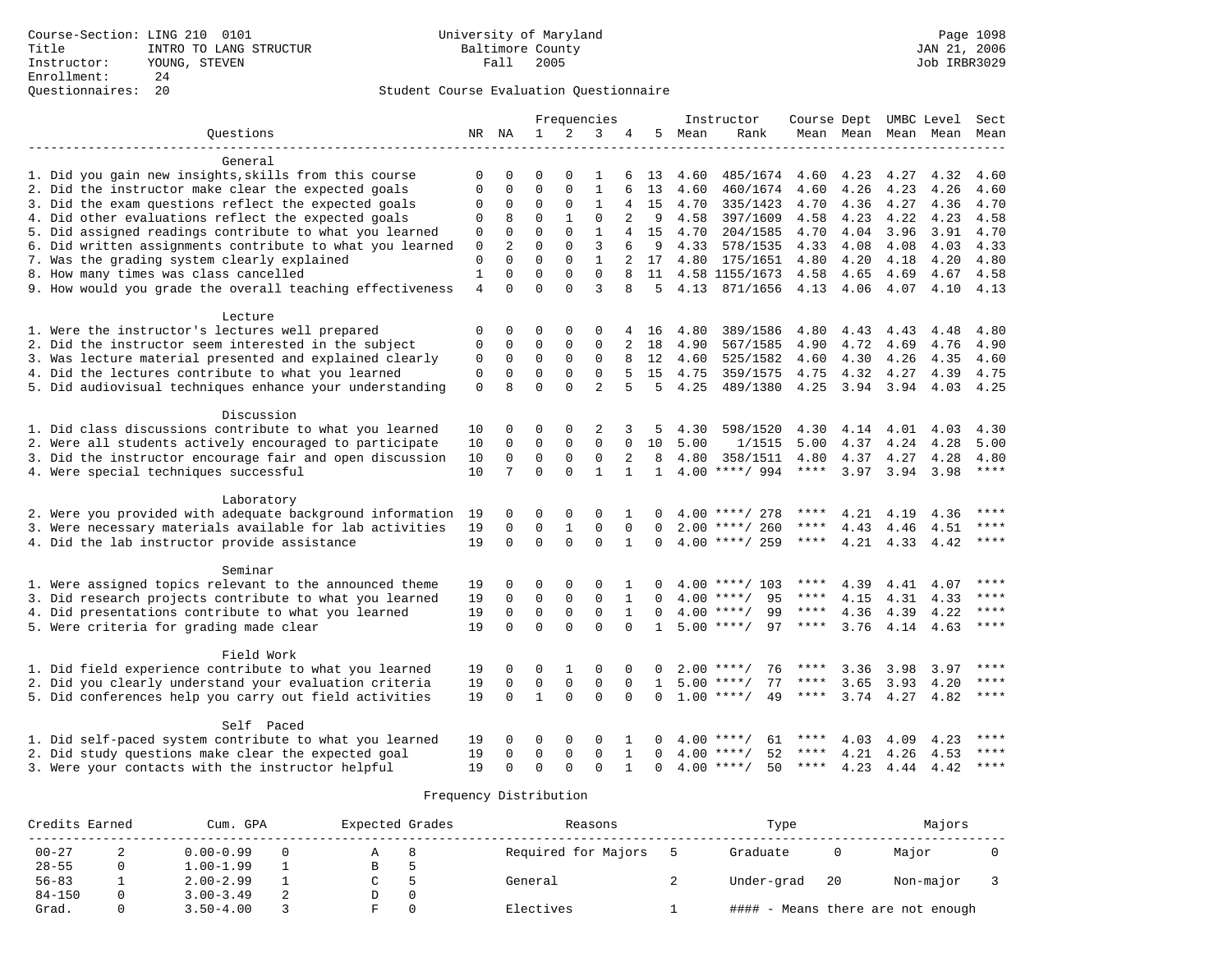$\mathsf 0$  $\, {\bf P}$  $\begin{array}{c} \mathbb{I} \\ ? \end{array}$  $\mathbb O$  $1\,$ 

Other

 $11$ 

responses to be significant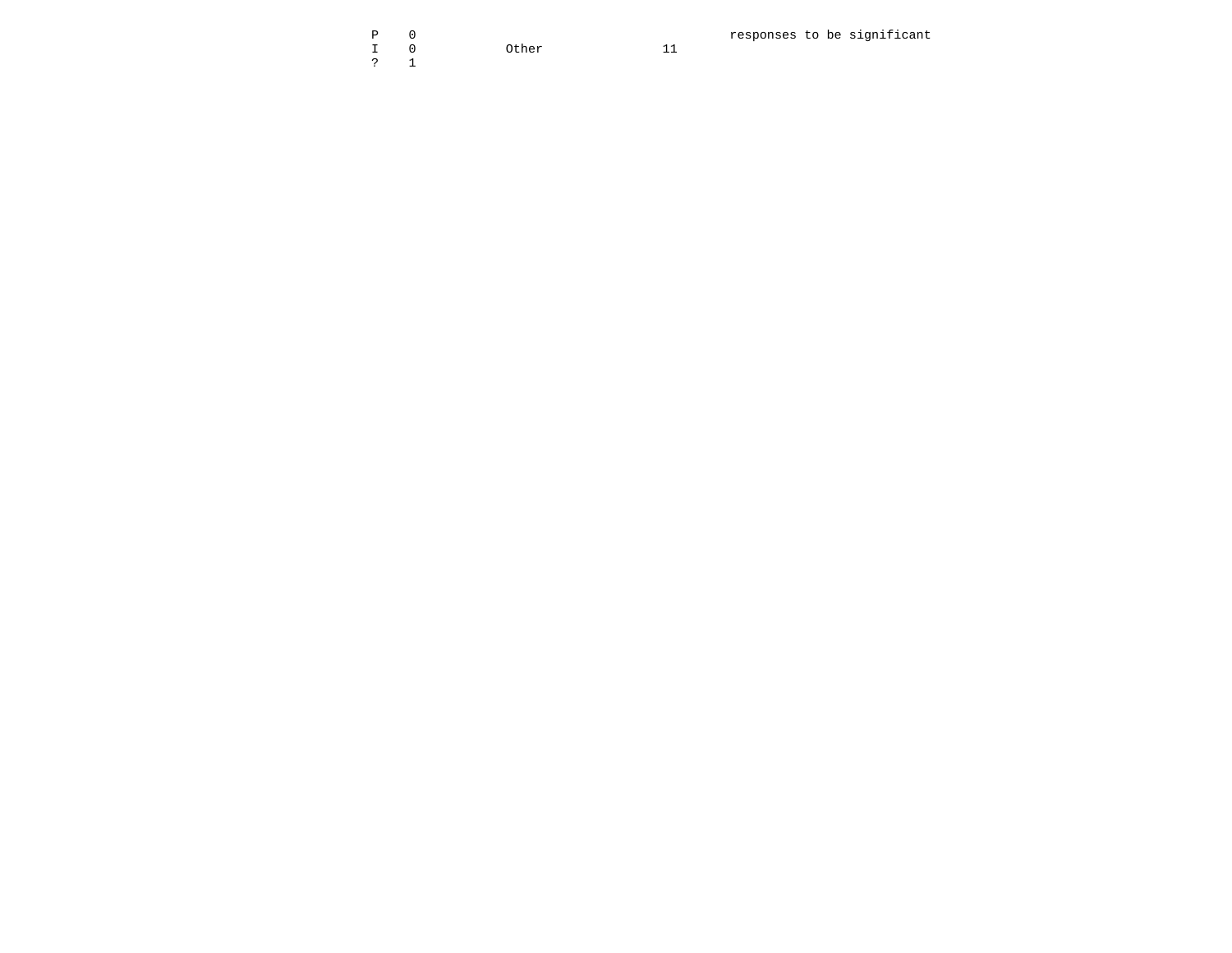|                                                           |             | Frequencies  |          |             |             |          |    |      | Instructor     | Course Dept |      | UMBC Level |      | Sect |
|-----------------------------------------------------------|-------------|--------------|----------|-------------|-------------|----------|----|------|----------------|-------------|------|------------|------|------|
| Ouestions                                                 | NR.         | ΝA           |          |             | 3           |          | 5. | Mean | Rank           | Mean        | Mean | Mean       | Mean | Mean |
| General                                                   |             |              |          |             |             |          |    |      |                |             |      |            |      |      |
| 1. Did you gain new insights, skills from this course     | $\Omega$    | $\Omega$     | O        | $\Omega$    | O           |          |    | 5.00 | 1/1674         | 5.00        | 4.23 | 4.27       | 4.42 | 5.00 |
| 2. Did the instructor make clear the expected goals       | O           | $\Omega$     | $\Omega$ | $\Omega$    | $\Omega$    |          | 4  | 4.80 | 215/1674       | 4.80        | 4.26 | 4.23       | 4.31 | 4.80 |
| 3. Did the exam questions reflect the expected goals      |             | $\Omega$     | $\Omega$ | $\Omega$    | $\Omega$    |          | 4  | 4.80 | 203/1423       | 4.80        | 4.36 | 4.27       | 4.34 | 4.80 |
| 4. Did other evaluations reflect the expected goals       | O           | $\Omega$     | $\Omega$ | $\Omega$    | $\Omega$    |          | 4  | 4.80 | 173/1609       | 4.80        | 4.23 | 4.22       | 4.30 | 4.80 |
| 5. Did assigned readings contribute to what you learned   | $\mathbf 0$ |              | $\Omega$ |             |             | ς        |    | 4.00 | 769/1585       | 4.00        | 4.04 | 3.96       | 4.01 | 4.00 |
| 6. Did written assignments contribute to what you learned | $\mathbf 0$ | $\Omega$     | $\Omega$ | $\Omega$    |             | $\Omega$ | 5  | 5.00 | 1/1535         | 5.00        | 4.08 | 4.08       | 4.18 | 5.00 |
| 7. Was the grading system clearly explained               | $\Omega$    | $\Omega$     | 0        | $\Omega$    |             |          |    | 4.20 | 934/1651       | 4.20        | 4.20 | 4.18       | 4.23 | 4.20 |
| 8. How many times was class cancelled                     | 0           | $\Omega$     | $\Omega$ | $\Omega$    | $\Omega$    | 4        |    |      | 4.20 1463/1673 | 4.20        | 4.65 | 4.69       | 4.67 | 4.20 |
| 9. How would you grade the overall teaching effectiveness | $\Omega$    | <sup>n</sup> | U        | ∩           | U           | $\cap$   | 5  | 5.00 | 1/1656         | 5.00        | 4.06 | 4.07       | 4.19 | 5.00 |
| Lecture                                                   |             |              |          |             |             |          |    |      |                |             |      |            |      |      |
| 1. Were the instructor's lectures well prepared           |             |              |          | 0           | 0           |          | 5. | 5.00 | 1/1586         | 5.00        | 4.43 | 4.43       | 4.46 | 5.00 |
| 2. Did the instructor seem interested in the subject      | 0           | $\Omega$     | $\Omega$ | $\mathbf 0$ | $\mathbf 0$ | $\Omega$ | 5. | 5.00 | 1/1585         | 5.00        | 4.72 | 4.69       | 4.76 | 5.00 |
| 3. Was lecture material presented and explained clearly   | $\mathbf 0$ | $\Omega$     | $\Omega$ | $\Omega$    | $\Omega$    | $\Omega$ | 5  | 5.00 | 1/1582         | 5.00        | 4.30 | 4.26       | 4.31 | 5.00 |
| 4. Did the lectures contribute to what you learned        | 0           | $\Omega$     | $\Omega$ | $\mathbf 0$ | $\mathbf 0$ | $\Omega$ | 5  | 5.00 | 1/1575         | 5.00        | 4.32 | 4.27       | 4.35 | 5.00 |
| 5. Did audiovisual techniques enhance your understanding  | $\Omega$    |              |          |             | $\cap$      |          |    | 4.33 | 426/1380       | 4.33        | 3.94 | 3.94       | 4.04 | 4.33 |
| Discussion                                                |             |              |          |             |             |          |    |      |                |             |      |            |      |      |
| 1. Did class discussions contribute to what you learned   |             | 0            | O        | $\Omega$    | $\Omega$    |          |    | 5.00 | 1/1520         | 5.00        | 4.14 | 4.01       | 4.18 | 5.00 |
| 2. Were all students actively encouraged to participate   |             | $\Omega$     | $\Omega$ | $\mathbf 0$ | 0           | $\Omega$ | 3  | 5.00 | 1/1515         | 5.00        | 4.37 | 4.24       | 4.40 | 5.00 |
| 3. Did the instructor encourage fair and open discussion  | 2           | $\Omega$     | 0        | $\Omega$    | $\Omega$    | $\Omega$ |    | 5.00 | 1/1511         | 5.00        | 4.37 | 4.27       | 4.45 | 5.00 |
| 4. Were special techniques successful                     | 2           |              |          |             |             |          |    | 5.00 | 1/994          | 5.00        | 3.97 | 3.94       | 4.19 | 5.00 |

| Credits Earned<br>Cum. GPA |          |               | Expected Grades |             | Reasons  |                     | Type | Majors                      |   |                                   |  |
|----------------------------|----------|---------------|-----------------|-------------|----------|---------------------|------|-----------------------------|---|-----------------------------------|--|
| $00 - 27$                  | $\Omega$ | $0.00 - 0.99$ |                 | А           | 4        | Required for Majors |      | Graduate                    | 0 | Major                             |  |
| $28 - 55$                  | 0        | $1.00 - 1.99$ |                 | В           | ÷        |                     |      |                             |   |                                   |  |
| $56 - 83$                  | 2        | $2.00 - 2.99$ |                 | $\sim$<br>◡ |          | General             |      | Under-grad                  | 5 | Non-major                         |  |
| $84 - 150$                 |          | $3.00 - 3.49$ |                 | D           | 0        |                     |      |                             |   |                                   |  |
| Grad.                      | 0        | $3.50 - 4.00$ | 2               | F           | 0        | Electives           | 0    |                             |   | #### - Means there are not enough |  |
|                            |          |               |                 | Ρ           | 0        |                     |      | responses to be significant |   |                                   |  |
|                            |          |               |                 |             | $\Omega$ | Other               |      |                             |   |                                   |  |
|                            |          |               |                 |             |          |                     |      |                             |   |                                   |  |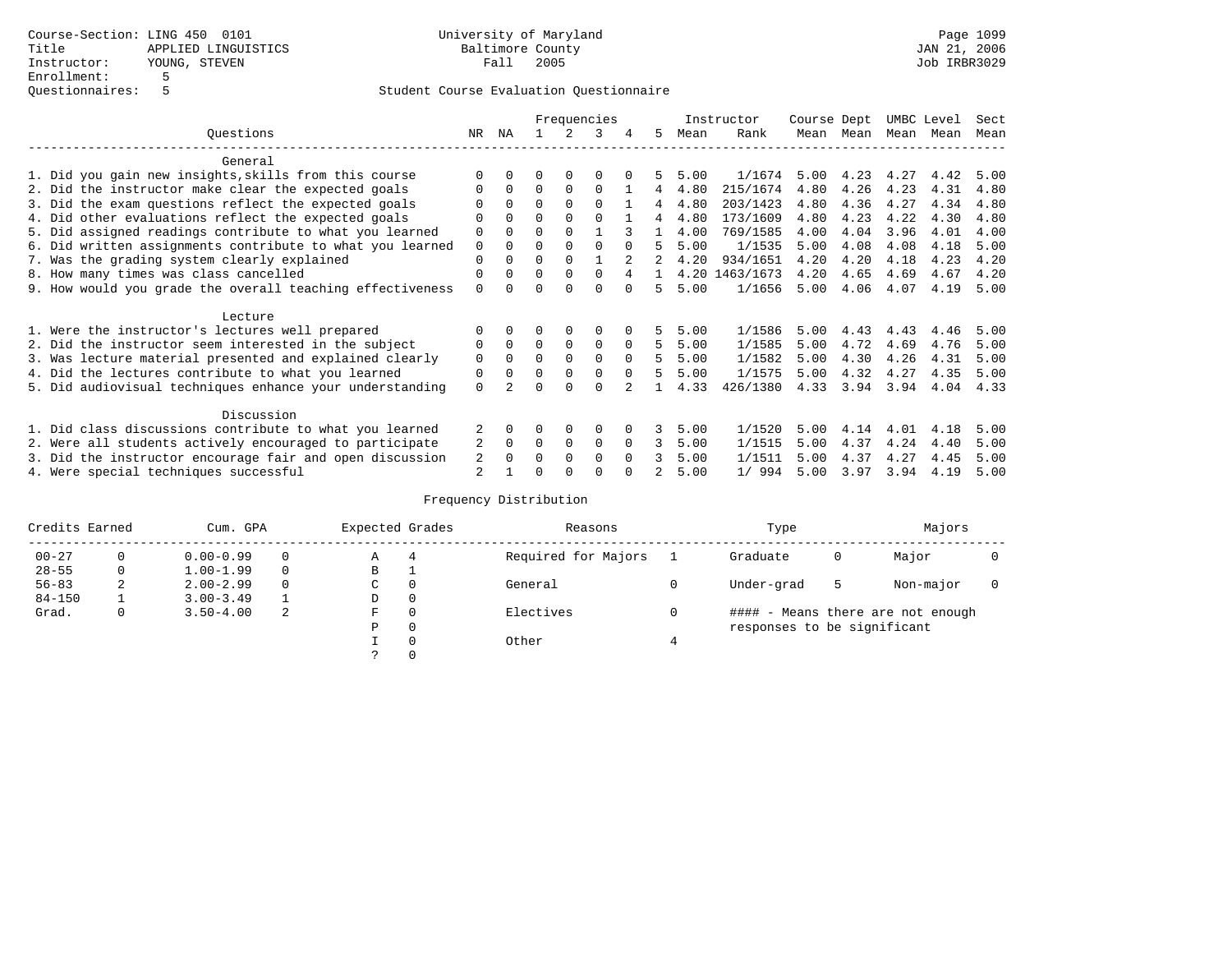|                                                           |             | Frequencies |          |             |             |          |               |      | Instructor     | Course Dept |      | UMBC Level |      | Sect |
|-----------------------------------------------------------|-------------|-------------|----------|-------------|-------------|----------|---------------|------|----------------|-------------|------|------------|------|------|
| Questions                                                 | NR          | ΝA          |          |             |             | 4        | 5             | Mean | Rank           | Mean        | Mean | Mean       | Mean | Mean |
| General                                                   |             |             |          |             |             |          |               |      |                |             |      |            |      |      |
| 1. Did you gain new insights, skills from this course     |             |             |          | $\Omega$    | O           |          |               | 5.00 | 1/1674         | 5.00        | 4.23 | 4.27       | 4.42 | 5.00 |
| 2. Did the instructor make clear the expected goals       |             | $\Omega$    | $\Omega$ | $\Omega$    | $\Omega$    |          | 3             | 5.00 | 1/1674         | 5.00        | 4.26 | 4.23       | 4.31 | 5.00 |
| 3. Did the exam questions reflect the expected goals      |             |             | 0        | $\Omega$    | $\Omega$    | $\Omega$ |               | 5.00 | 1/1423         | 5.00        | 4.36 | 4.27       | 4.34 | 5.00 |
| 4. Did other evaluations reflect the expected goals       | 0           | $\Omega$    | $\Omega$ | $\Omega$    | $\Omega$    | $\Omega$ | 3             | 5.00 | 1/1609         | 5.00        | 4.23 | 4.22       | 4.30 | 5.00 |
| 5. Did assigned readings contribute to what you learned   | $\mathbf 0$ |             |          |             | $\Omega$    | $\cap$   | 3             | 5.00 | 1/1585         | 5.00        | 4.04 | 3.96       | 4.01 | 5.00 |
| 6. Did written assignments contribute to what you learned | 0           | $\Omega$    | O        | $\Omega$    | $\Omega$    | $\Omega$ | 3             | 5.00 | 1/1535         | 5.00        | 4.08 | 4.08       | 4.18 | 5.00 |
| 7. Was the grading system clearly explained               | $\Omega$    |             | 0        | $\Omega$    | $\Omega$    |          |               | 4.50 | 524/1651       | 4.50        | 4.20 | 4.18       | 4.23 | 4.50 |
| 8. How many times was class cancelled                     | $\Omega$    | $\Omega$    | $\Omega$ | $\Omega$    | $\Omega$    |          |               |      | 4.67 1072/1673 | 4.67        | 4.65 | 4.69       | 4.67 | 4.67 |
| 9. How would you grade the overall teaching effectiveness |             |             |          |             | U           |          | $\mathcal{L}$ | 5.00 | 1/1656         | 5.00        | 4.06 | 4.07       | 4.19 | 5.00 |
| Lecture                                                   |             |             |          |             |             |          |               |      |                |             |      |            |      |      |
| 1. Were the instructor's lectures well prepared           |             |             |          |             |             |          |               | 5.00 | 1/1586         | 5.00        | 4.43 | 4.43       | 4.46 | 5.00 |
| 2. Did the instructor seem interested in the subject      | 0           | $\Omega$    | $\Omega$ | $\mathbf 0$ | $\mathbf 0$ | $\Omega$ | 3             | 5.00 | 1/1585         | 5.00        | 4.72 | 4.69       | 4.76 | 5.00 |
| 3. Was lecture material presented and explained clearly   | 0           | $\Omega$    | 0        | $\Omega$    | $\Omega$    |          |               | 4.67 | 438/1582       | 4.67        | 4.30 | 4.26       | 4.31 | 4.67 |
| 4. Did the lectures contribute to what you learned        | 0           | $\Omega$    | $\Omega$ | $\Omega$    | $\Omega$    |          |               | 4.67 | 495/1575       | 4.67        | 4.32 | 4.27       | 4.35 | 4.67 |
| 5. Did audiovisual techniques enhance your understanding  | $\Omega$    |             |          |             | $\cap$      |          |               | 3.50 | 1036/1380      | 3.50        | 3.94 | 3.94       | 4.04 | 3.50 |
| Discussion                                                |             |             |          |             |             |          |               |      |                |             |      |            |      |      |
| 1. Did class discussions contribute to what you learned   |             | 0           | 0        | $\Omega$    | $\Omega$    |          |               | 5.00 | 1/1520         | 5.00        | 4.14 | 4.01       | 4.18 | 5.00 |
| 2. Were all students actively encouraged to participate   |             | $\Omega$    | $\Omega$ | $\mathbf 0$ | 0           | $\Omega$ |               | 5.00 | 1/1515         | 5.00        | 4.37 | 4.24       | 4.40 | 5.00 |
| 3. Did the instructor encourage fair and open discussion  | 1           | $\Omega$    | O        | $\Omega$    | $\Omega$    | $\Omega$ |               | 5.00 | 1/1511         | 5.00        | 4.37 | 4.27       | 4.45 | 5.00 |
| 4. Were special techniques successful                     |             |             |          |             |             |          |               | 5.00 | 1/994          | 5.00        | 3.97 | 3.94       | 4.19 | 5.00 |

| Credits Earned |   | Cum. GPA      |          | Expected Grades |         | Reasons             |     | Type                        | Majors |                                   |  |
|----------------|---|---------------|----------|-----------------|---------|---------------------|-----|-----------------------------|--------|-----------------------------------|--|
| $00 - 27$      | 0 | $0.00 - 0.99$ | $\Omega$ | Α               | 3       | Required for Majors | - 0 | Graduate                    | 0      | Major                             |  |
| $28 - 55$      | 0 | $1.00 - 1.99$ | $\Omega$ | В               | 0       |                     |     |                             |        |                                   |  |
| $56 - 83$      |   | $2.00 - 2.99$ | $\Omega$ | C               | 0       | General             |     | Under-grad                  |        | Non-major                         |  |
| $84 - 150$     |   | $3.00 - 3.49$ |          | D               | 0       |                     |     |                             |        |                                   |  |
| Grad.          | 0 | $3.50 - 4.00$ |          | F               | 0       | Electives           |     |                             |        | #### - Means there are not enough |  |
|                |   |               |          | Ρ               | $\circ$ |                     |     | responses to be significant |        |                                   |  |
|                |   |               |          |                 | 0       | Other               |     |                             |        |                                   |  |
|                |   |               |          |                 | 0       |                     |     |                             |        |                                   |  |